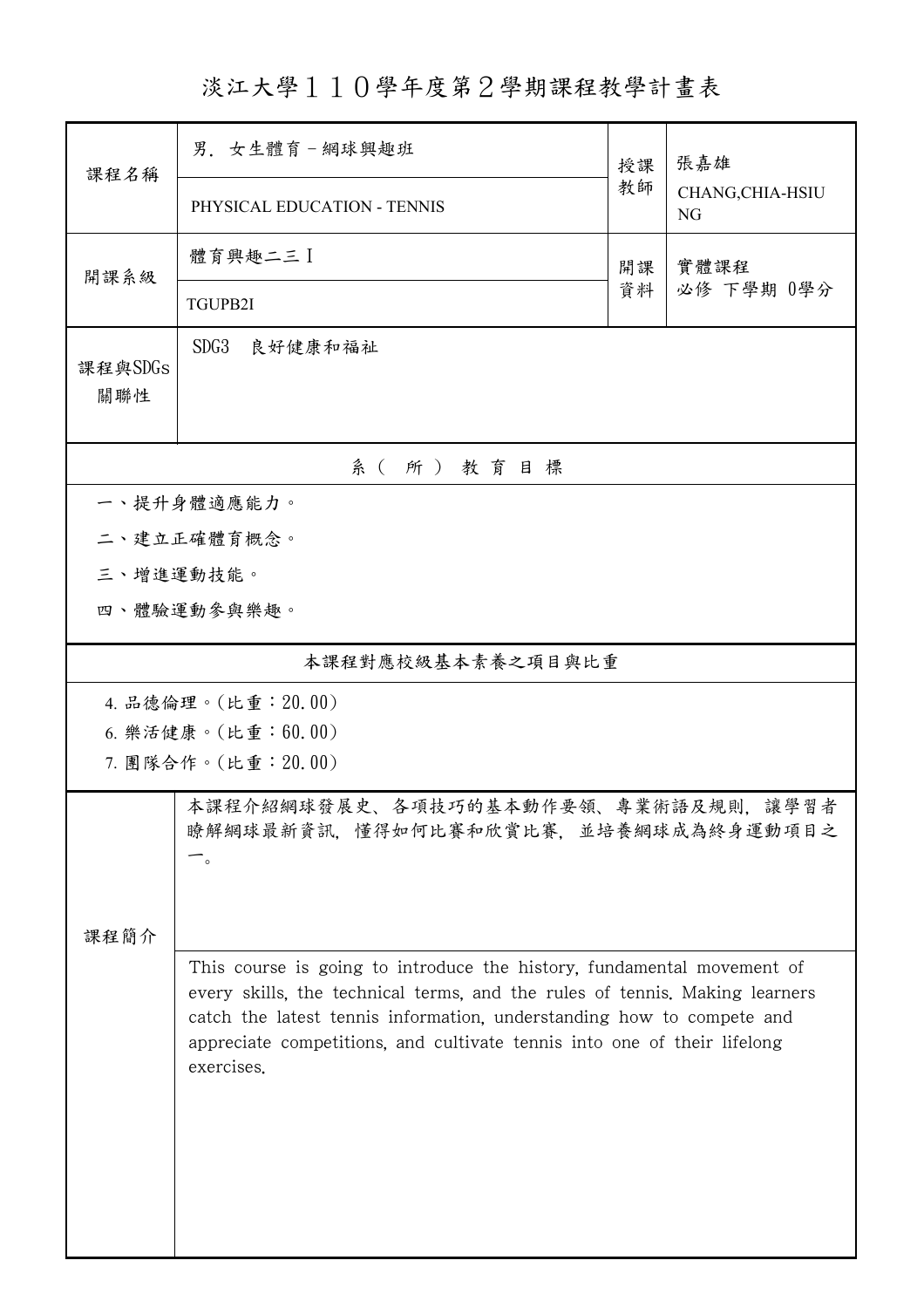## 本課程教學目標與認知、情意、技能目標之對應

將課程教學目標分別對應「認知(Cognitive)」、「情意(Affective)」與「技能(Psychomotor)」 的各目標類型。

一、認知(Cognitive):著重在該科目的事實、概念、程序、後設認知等各類知識之學習。

二、情意(Affective):著重在該科目的興趣、倫理、態度、信念、價值觀等之學習。

三、技能(Psychomotor):著重在該科目的肢體動作或技術操作之學習。

| 序<br>號         | 教學目標(中文)                                      |                                                                                                                      |            | 教學目標(英文)                                                                                                                                                           |                                  |  |  |
|----------------|-----------------------------------------------|----------------------------------------------------------------------------------------------------------------------|------------|--------------------------------------------------------------------------------------------------------------------------------------------------------------------|----------------------------------|--|--|
| $\mathbf{1}$   | 1. 瞭解網球規則與裁判法                                 |                                                                                                                      |            | 1. Understanding the rules and the referee rules of<br>tennis.                                                                                                     |                                  |  |  |
| $\mathfrak{D}$ | 2.瞭解網球基本動作與技術概念                               |                                                                                                                      |            | Understanding the basic movements and technical<br>concepts of of tennis.                                                                                          |                                  |  |  |
| $\overline{3}$ | 3. 享受運動樂趣, 養成終身運動習<br>慣                       |                                                                                                                      |            | 3. Enjoying the joys from sport and developing it<br>into lifelong habit.                                                                                          |                                  |  |  |
| 4              | 提升身體適能. 並促進身心健<br>4.<br>康                     |                                                                                                                      |            | 4. Enhancing physical fitness, promoting the physical<br>and mental health.                                                                                        |                                  |  |  |
|                | 5. 藉由參與比賽, 促進學生相互合<br>作機會, 提升團隊動力, 培養運動<br>精神 |                                                                                                                      |            | 5. By participate in tennis competitions to promote<br>mutual cooperation opportunities for students<br>enhancing team motivation, and cultivate sports<br>spirit. |                                  |  |  |
| 6              | 力                                             | 6. 能欣賞賽事,並培養觀賽分析能 6. Being able to enjoy sporting events, cultivating<br>the ability of analysing sport competition. |            |                                                                                                                                                                    |                                  |  |  |
|                |                                               |                                                                                                                      |            | 教學目標之目標類型、核心能力、基本素養教學方法與評量方式                                                                                                                                       |                                  |  |  |
| 序號             | 目標類型                                          | 院、系(所)<br>核心能力                                                                                                       | 校級<br>基本素養 | 教學方法                                                                                                                                                               | 評量方式                             |  |  |
| 1              | 認知                                            |                                                                                                                      | 46         | 講述、討論、實作                                                                                                                                                           | 討論(含課堂、線<br>上)、實作、活動參與           |  |  |
| 2              | 技能                                            |                                                                                                                      | 6          | 講述、討論、實作、體驗、模<br>擬                                                                                                                                                 | 測驗、作業、討論(含<br>課堂、線上)、實<br>作、活動參與 |  |  |
| 3              | 認知                                            |                                                                                                                      | 6          | 講述、討論、實作、體驗                                                                                                                                                        | 討論(含課堂、線<br>上)、實作、活動參與           |  |  |
| 4              | 情意                                            |                                                                                                                      | 6          | 講述、討論、實作、體驗                                                                                                                                                        | 討論(含課堂、線<br>上)、實作、活動參與           |  |  |
| 5              | 技能                                            |                                                                                                                      | 467        | 講述、討論、實作、模擬                                                                                                                                                        | 討論(含課堂、線<br>上)、實作、活動參與           |  |  |
| 6              | 認知                                            |                                                                                                                      | 467        | 講述、討論、實作、體驗                                                                                                                                                        | 實作、活動參與                          |  |  |
|                | 授課進度表                                         |                                                                                                                      |            |                                                                                                                                                                    |                                  |  |  |
| 週次             | 日期起訖                                          |                                                                                                                      |            | 內 容 (Subject/Topics)                                                                                                                                               | 備註                               |  |  |
|                | $111/02/21$ ~<br>111/02/25                    | 1.教學計畫說明2.介紹場地、器材3.基本握拍法及球感練<br>雨天備案教室:體育<br>習。<br>館SG245教室                                                          |            |                                                                                                                                                                    |                                  |  |  |
|                | $111/02/28$ ~<br>111/03/04                    | 1.單手正拍在底線、發球線著地抽球練習及腳步練<br>習。2.雙手反拍在底線、發球線著地抽球練習及腳步練<br>習。3.單手正拍、雙手反拍底線著地抽球腳步練習。                                     |            |                                                                                                                                                                    |                                  |  |  |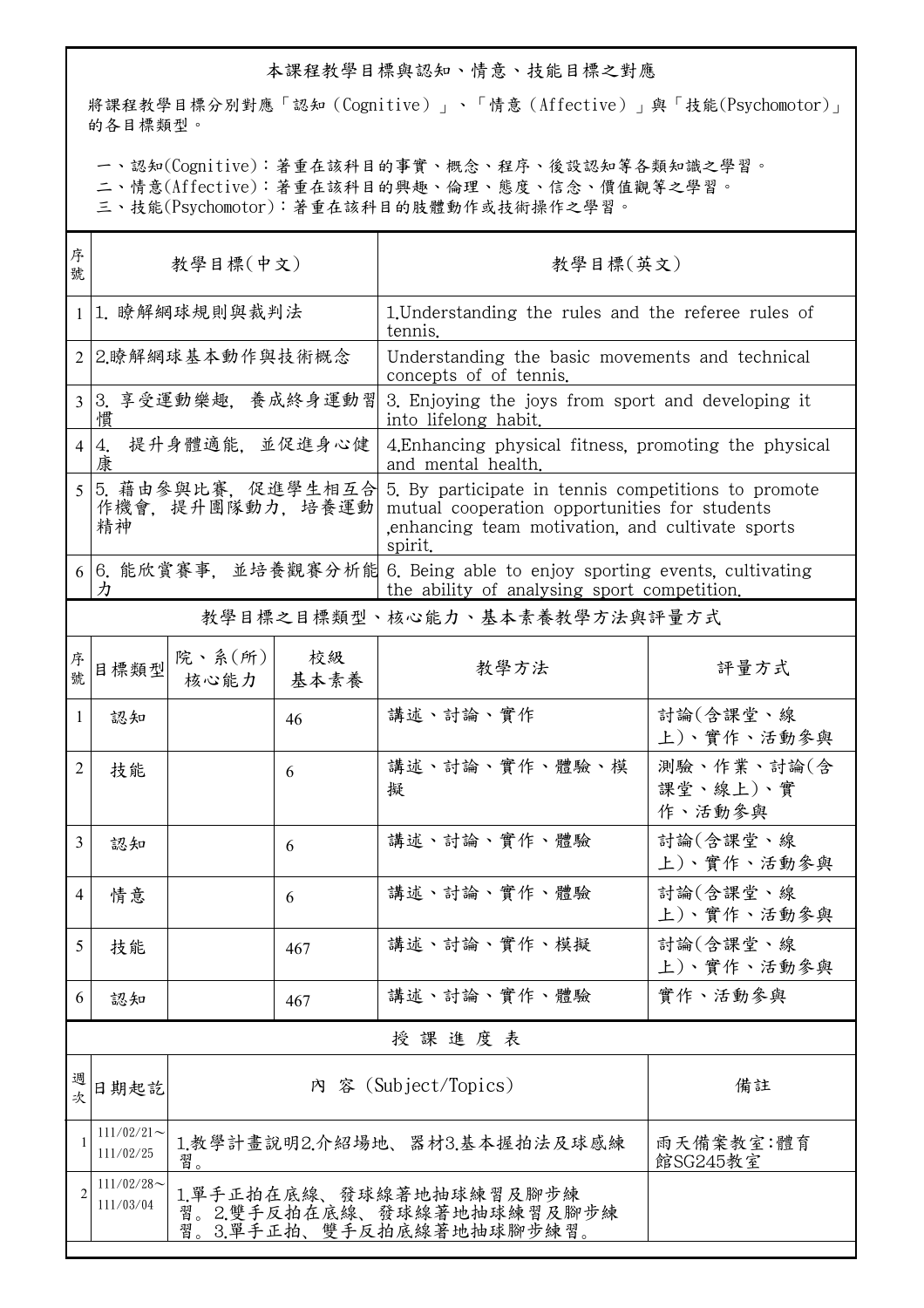| 3              | $111/03/07$ ~<br>111/03/11 | 1.複習第2週課程。                                                                                                                  |  |  |  |
|----------------|----------------------------|-----------------------------------------------------------------------------------------------------------------------------|--|--|--|
| $\overline{4}$ | $111/03/14$ ~<br>111/03/18 | 1.複習第2週課程。                                                                                                                  |  |  |  |
| 5              | $111/03/21$ ~<br>111/03/25 | 1.高壓扣殺球練習及腳步練習2.複習第4週課程。                                                                                                    |  |  |  |
| 6              | $111/03/28$ ~<br>111/04/01 | 111年全大運比賽-公假                                                                                                                |  |  |  |
|                | $111/04/04$ ~<br>111/04/08 | 教學行政觀摩日                                                                                                                     |  |  |  |
| 8              | $111/04/11$ ~<br>111/04/15 | 1.正、反拍截擊及半截擊基本動作講解及練習2.複習<br>第5週課程。                                                                                         |  |  |  |
| $\mathbf Q$    | $111/04/18$ ~<br>111/04/22 | 1.平擊、側旋、上旋式發球基本動作講解及練習2.複習<br>第8週課程。                                                                                        |  |  |  |
| 10             | $111/04/25$ ~<br>111/04/29 | 期中考試週                                                                                                                       |  |  |  |
| 11             | $111/05/02$ ~<br>111/05/06 | 1.綜合練習                                                                                                                      |  |  |  |
| 12             | $111/05/09$ ~<br>111/05/13 | 1.綜合練習2. 規則講解3.<br>分組比賽 (雙打)。                                                                                               |  |  |  |
| 13             | $111/05/16$ ~<br>111/05/20 | 1.綜合練習2.分組比賽 (雙打)。                                                                                                          |  |  |  |
| 14             | $111/05/23$ ~<br>111/05/27 | 1.綜合練習2.分組比賽 (雙打)。                                                                                                          |  |  |  |
| 15             | $111/05/30$ ~<br>111/06/03 | 1.綜合練習2.分組比賽 (雙打)。                                                                                                          |  |  |  |
| 16             | $111/06/06$ ~<br>111/06/10 | 1.測驗2.分組比賽 (雙打)。                                                                                                            |  |  |  |
| 17             | $111/06/13$ ~<br>111/06/17 | 分組比賽(雙打)                                                                                                                    |  |  |  |
| 18             | $111/06/20$ ~<br>111/06/24 | 期末考試週                                                                                                                       |  |  |  |
| 修課應<br>注意事項    |                            | 1. 需穿著運動服裝及球鞋。<br>2. 請假請依學校規定辦理:<br>(1)曠課6節者, 予以扣考<br>(2)缺課總時數達該科授課時數1/3時學期成績以零分計算<br>3.成績計算方式(比例):樂活健康60%、團隊合作20%、品德倫理20%。 |  |  |  |
| 教學設備           |                            | 電腦、投影機、其它(網球拍、網球、網球推車、DVD錄放影機。)                                                                                             |  |  |  |
| 教科書與<br>教材     |                            |                                                                                                                             |  |  |  |
| 參考文獻           |                            | 中華民國網球協會2009年編審—網球競賽規則。                                                                                                     |  |  |  |
| 批改作業<br>篇數     |                            | 篇(本欄位僅適用於所授課程需批改作業之課程教師填寫)                                                                                                  |  |  |  |
|                | 學期成績<br>計算方式               | $\%$<br>◆平時評量: %<br>$\%$<br>◆出席率:<br>◆期中評量:<br>$\frac{0}{6}$<br>◆期末評量:<br>◆其他〈樂活健康60、團隊合作20、品德倫理20〉:100.0 %                 |  |  |  |